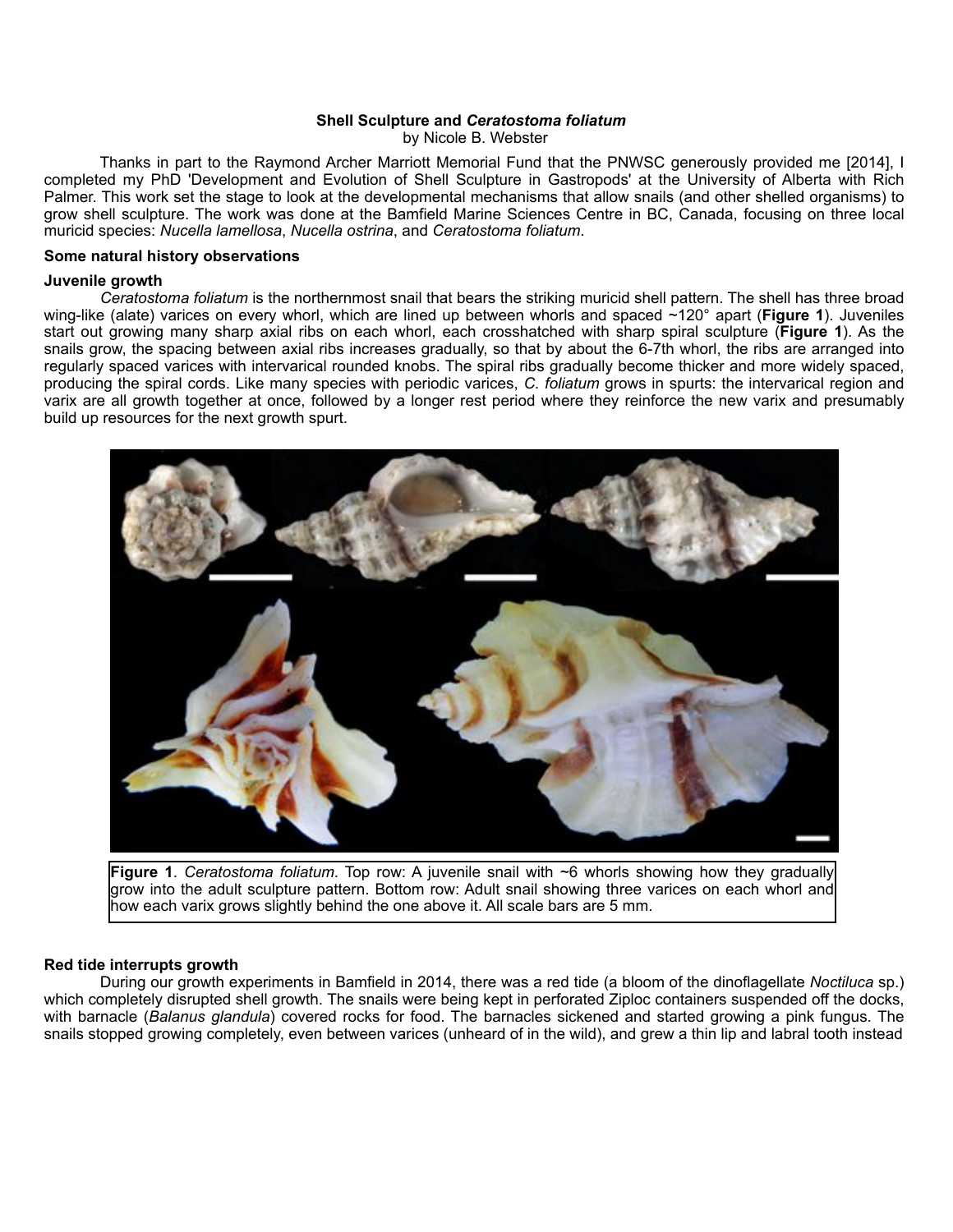(**Figure 2C**). We don't know if the effect was as severe on wild *Ceratostoma* at the time, but it does demonstrate some of the effects of a red tide on these predators of filter feeders.

# **Wild varix variation**

 Due to the difficulty of finding younger (and thus faster growing) *C. foliatum*, snails were collected both intertidally and by SCUBA from a variety of locations around Barkley Sound. This demonstrated some of the wild variation in varix spacing. Although mathematically, with three varices per whorl you would expect 120° between each varix, the angle is generally a bit smaller than that as each varix fits behind the one in front of it. The mean (of at least three individuals) across populations from seven locations was 111°, with a range from 81° to 140°. Surprisingly, there was a significant difference in varix spacing between some populations, even adjacent ones. Someone would have to look much closer to try to determine if that is genetic drift or natural selection at work.

## **The funded research**

 We really don't know how snails produce the complex sculpture patterns, like those we see in *Ceratostoma*. Hans Meinhardt's book, *The Algorithmic Beauty of Shells* (2009), does a great job demonstrating some of the computer models that can simulate natural shell patterns, but whether this relates to how snails do it is very unclear. Beyond a variety of similar molecular hypotheses (Boettiger et al., 2009; Meinhardt and Klingler, 1987) which are difficult to test, another idea to explain how snails can produce regularly spaced sculpture is via physical feedback from the shell (Savazzi and Sasaki, 2004). The idea is that the mantle can feel previous shell sculpture as it lines the aperture and secretes shell. Each varix needs to be partially eroded or it will obstruct the aperture and future growth (**Figure 2A**). This can produce a signal to trigger the production of future shell sculpture. We tested this hypothesis by shaving off the varices on *Ceratostoma foliatum* and letting the snail grow to see if removing the varix had any effect of where new varices grew. We also did the opposite, adding varix 'cues' by gluing an extra varix in front of the aperture to see if that would cause the snails to grow varices earlier than usual.

 The results were not as straightforward as we had hoped. When the varix cue was removed, new varices were grown pretty much in position, although significantly further on than the spacing of the previous varix grown on the same shell (**Figure 2B**). This shows that previous varices are not necessary to trigger new varix growth



**Figure 2.** Experimental *C. foliatum*. Curved arrows show amount of growth during the experiment **A**. Arrowhead shows the previous varix in the process of being eroded. **B**. A snail with the previous varix removed (asterisk marks scar where the varix used to be) which still grew a varix in about the right place. The arrowhead denotes the expected location for the varix. **C**. A snail whose growth was disrupted by a red tide. The small ridge is in the wrong location, the arrowhead shows the new labral tooth, which normally only grows with a varix. **D**. A snail whose next varix was coated in Krazy glue (arrowhead). The next varix grew crooked and in the wrong location as a result. **E**. A snail with an added varix (arrowhead) that grew its varix in the expected location despite the artificial cue. **F**. A snail with an added varix (arrowhead) that grew its varix adjacent to the artificial cue rather than in the expected location. All scale bars are 5 mm.